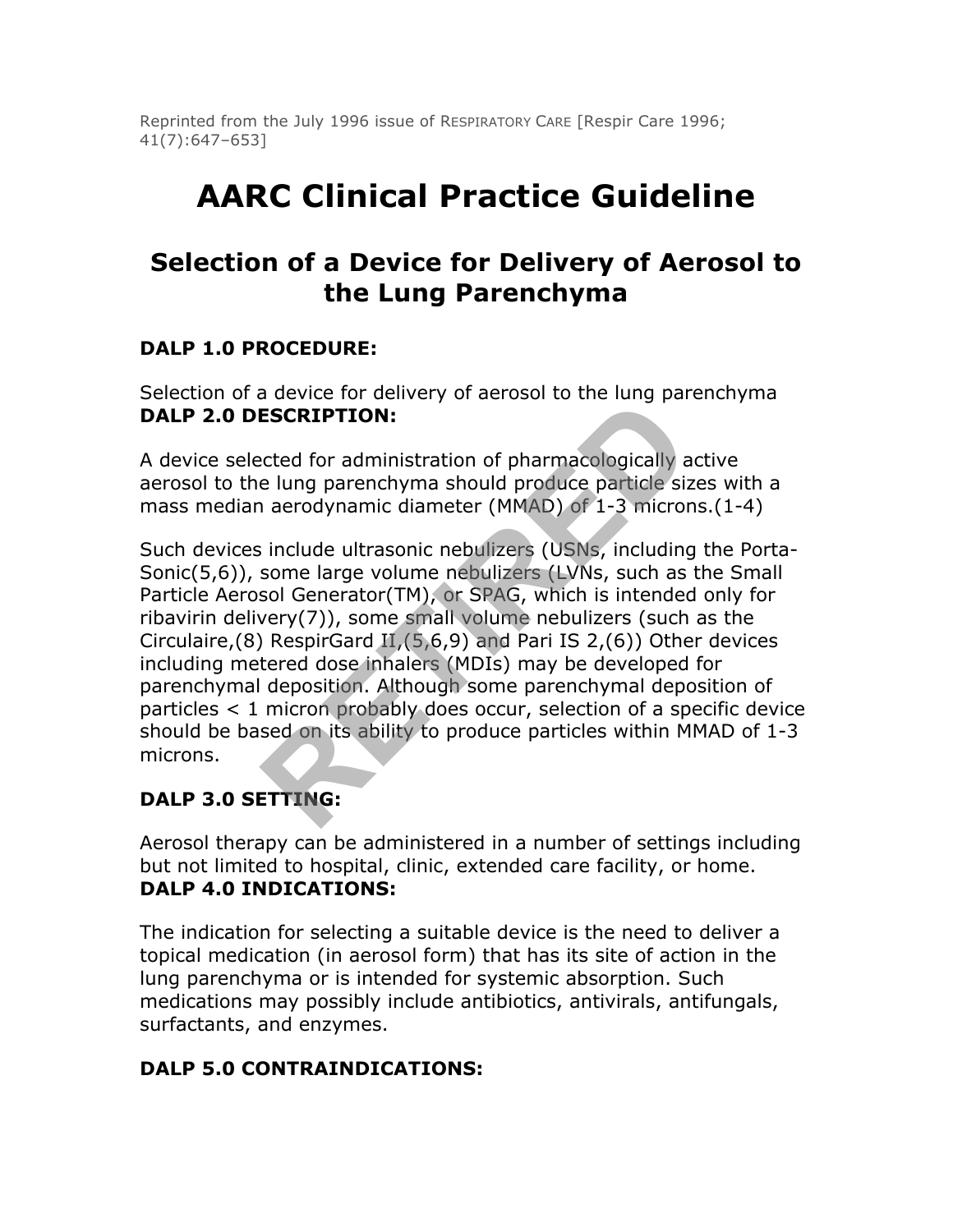**5.1** No contraindications exist to choosing an appropriate device for parenchymal deposition.

**5.2** Contraindications related to the substances being delivered may exist. Consult the package insert for product-specific contraindications to medication delivery.

## **DALP 6.0 HAZARDS/COMPLICATIONS:**

**6.1** Malfunction of device and/or improper technique may result in underdosing or overdosing.

**6.2** In mechanically ventilated patients, the nebulizer design and characteristics of the medication may affect ventilator function (eg, filter obstruction, altered tidal volume, decreased trigger sensitivity) and medication deposition.(10,11)

**6.3** Complications related to specific pharmacologic agents can occur.

**6.4** Aerosols may cause bronchospasm or irritation of the airway.

**6.5** Exposure to medications(12-23) and patient-generated droplet nuclei may be hazardous to clinicians.(24)

**6.5.1** Exposure to medication should be limited to the patient for whom it has been ordered. Nebulized medication that is released into the atmosphere from the nebulizer or exhaled by the patient becomes a form of "secondhand" exposure that may affect health-care providers and others in the vicinity of the treatment.

There has been increased awareness of possible health effects of aerosols, such as ribavirin and pentamidine. Anecdotal reports associate symptoms such as conjunctivitis, decreased tolerance to presence of contact lenses, headaches, bronchospasm, shortness of breath, and rashes in health-care workers exposed to secondhand aerosols. Similar concerns have been expressed concerning healthcare workers who are pregnant or are planning to be pregnant within 8 weeks of administration. Less often discussed are the potential exposure effects of aerosolized antibiotics (which may contribute to the development of resistant organisms), steroids, and bronchodilators.(25) ori deposition.(19711)<br>tions related to specific pharmacologic agents<br>may cause bronchospasm or irritation of the<br>a-b medications (12-23) and patient-generatee<br>e hazardous to clinicians.(24)<br>been ordered. Nebulized medicat

Because the data regarding adverse health effects on the health-care worker and on those casually exposed are incomplete, the prudent course is to minimize exposure in all situations.(26)

**6.5.2** The Centers for Disease Control and Prevention recommend addressing exposure control issues by (1) administrative policy, (2) engineering controls, and (3) personal protective equipment, in that order.(27,28)

#### **6.5.2.1** Administrative controls:

Should include warning signs to apprise all who enter a treatment area of potential hazards of exposure. Accidental exposures should be documented and reported according to accepted standards.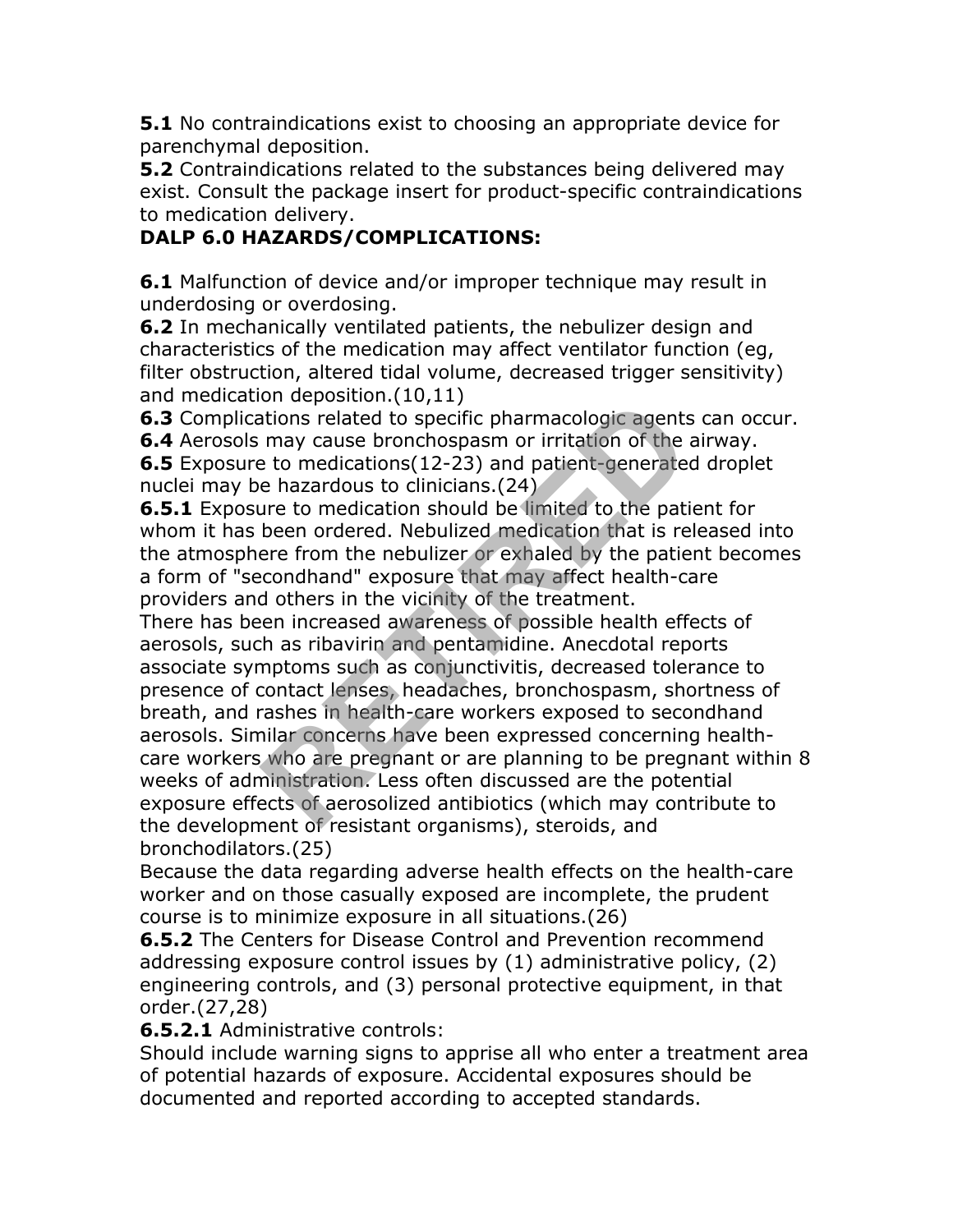Measures to reduce aerosol contamination of room air include:

**6.5.2.1.1** discontinuing nebulization of medication while patient is not breathing the aerosol;

**6.5.2.1.2** ensuring that staff who administer medications understand risks inherent with the medication and procedures for safely disposing of hazardous wastes;

**6.5.2.1.3** screening of staff for adverse effects of exposure to aerosol medication;

**6.5.2.1.4** providing alternative assignments for those staff who are at high risk of adverse effects from exposure (eg, pregnant women or those with demonstrated sensitivity to the specific agent).

**6.5.2.2** Engineering controls:

**6.5.2.2.1** Filters or filtered scavenger systems to remove aerosols that cannot be contained.

**6.5.2.2.2** Frequent air exchanges to dilute concentration of aerosol in room to eliminate 99% of aerosol before the next patient enters and receives treatment in the area.

**6.5.2.2.3** Booths or stalls for sputum induction and aerosolized medication administration in areas in which multiple patients are treated. Booths or stalls should be designed to provide adequate air flow to draw aerosol and droplet nuclei from the patient and into an appropriate filtration system, with exhaust directed to an appropriate outside vent. Heeling controls.<br>
ters or filtered scavenger systems to remove<br>
intained.<br>
equent air exchanges to dilute concentration is<br>
timent in the area.<br>
termed in the area.<br>
dooths or stalls for sputum induction and aeross<br>
dmini

**6.5.2.2.4** Handling of filters, nebulizers, and other contaminated components of the aerosol delivery system used with suspect agents (such as pentamidine and ribavirin) as hazardous waste.

**6.5.2.3** Personal protection devices:

**6.5.2.3.1** Personal protection devices should be used to reduce exposure when engineering alternatives are not in place or are not adequate. Use properly fitted respirators with adequate filtration when exhaust flow cannot adequately remove aerosol particles.(28)

**6.5.2.3.2** Goggles, gloves, and gowns should be used as splatter shields and to reduce exposure to medication residues and body substances.

## **DALP 7.0 LIMITATIONS OF PROCEDURE OR DEVICE:**

**7.1** A relatively small fraction of nebulizer output deposits in the lung parenchyma.(2)

**7.2** Efficacy of the device is technique dependent (eg, coordination, ability to follow instructions, and breathing pattern including inspiratory flow and inspiratory hold).(2,29-32)

**7.3** Efficacy of the device is design dependent (ie, output and particle size).(33-36)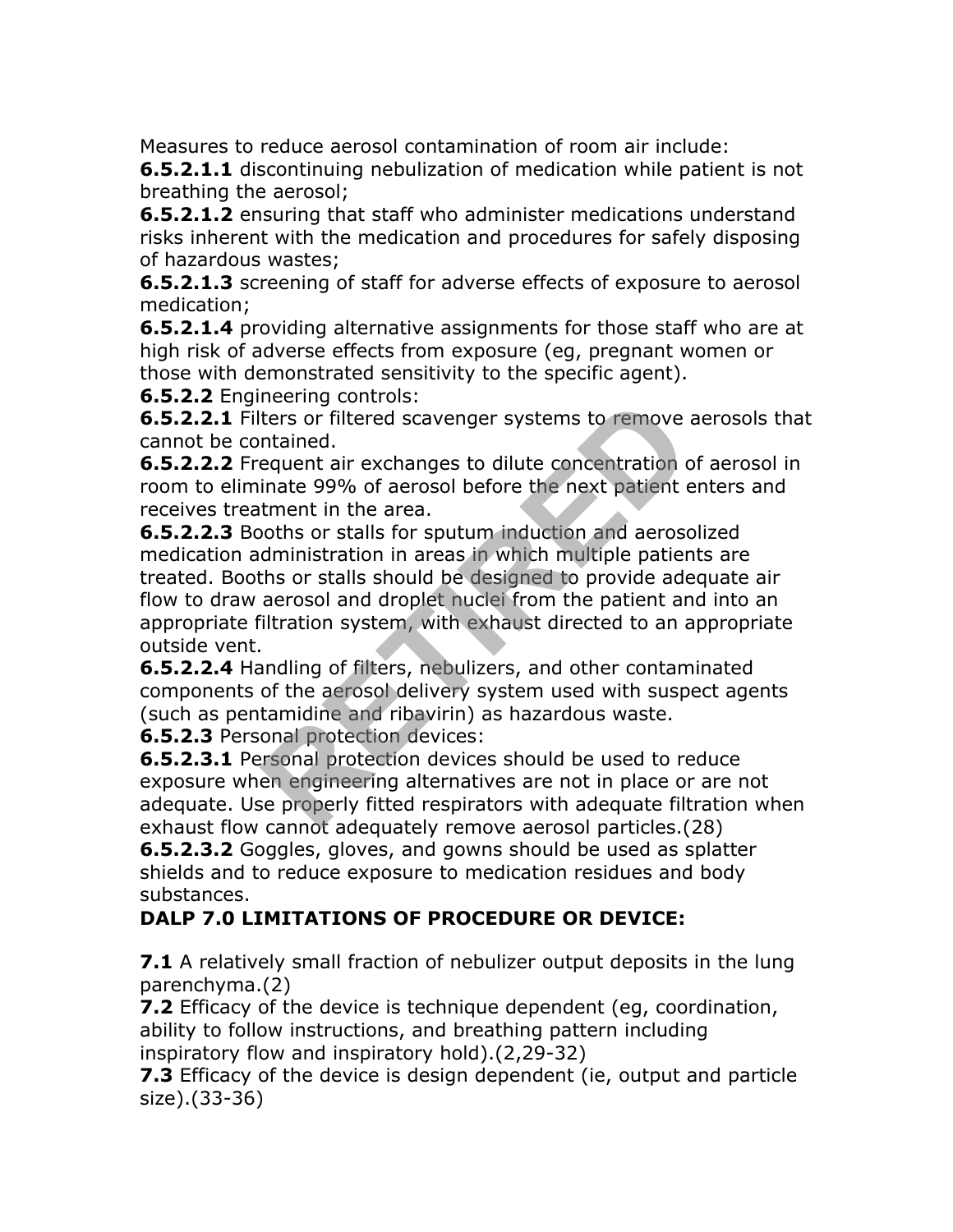**7.4** The following clinical situations are associated with reduced deposition of aerosol to the lung parenchyma and may require consideration of increased dose:

**7.4.1** Mechanical ventilation(37-42)

**7.4.2** Artificial airways(43-45)

**7.4.3** Reduced airway caliber (eg, infants and pediatrics)(46)

**7.4.4** Severity of obstruction(4)

**7.4.5** Hydrophilic formulations(2)

**7.4.6** Failure of patient to comply with procedure.

**7.5** Limitation of specific devices:

**7.5.1** MDI:

**7.5.1.1** Particle size varies with drug formulation, propellants, evaporation rate, and humidity.

**7.5.1.2** Accessory device is recommended with MDI use(26,47)

**7.5.1.2.1** assure optimal deposition

**7.5.1.2.2** reduce oropharyngeal deposition

**7.5.1.2.3** decrease caregiver exposure.

**7.5.1.3** Relatively few formulations are targeted to the lung parenchyma.

**7.5.2** SPAG(TM)40 (intended only for ribavirin delivery)

**7.5.2.1** Limited to acute and critical care setting

**7.5.2.2** Requires close monitoring

**7.5.2.3** Requires compressed gas source

**7.5.2.4** Vulnerable to contamination

**7.5.2.5** Reconcentration of solution may occur over a long period of time due to evaporation by dry gas source.(49-52) rate, and nummaty.<br>
Sissory device is recommended with MDI use(2<br>
sure optimal deposition<br>
duce oropharyngeal deposition<br>
crease caregiver exposure.<br>
TM)40 (intended only for ribavirin delivery)<br>
ted to acute and critical

**7.5.3** SVN:

**7.5.3.1** Few devices produce particles with MMAD of 1-3 microns.

**7.5.3.2** MMAD may vary with nebulizer model, medication, gas flow, and gas pressure.

**7.5.3.3** Requires compressed gas source.

**7.5.3.4** Vulnerable to contamination.

**7.5.3.5** Reconcentration may occur.(49-52)

**7.5.4** LVN:

**7.5.4.1** Generally limited to acute and critical care setting although anecdote suggest some home use.

**7.5.4.2** Requires close monitoring.

**7.5.4.3** Few devices produce particles with MMAD of 1-3 microns.

**7.5.4.4** Vulnerable to contamination.

**7.5.5** USN:

**7.5.5.1** Cost may be a factor.

**7.5.5.2** May be mechanically unreliable.

**7.5.5.3** Requires electrical power source.

**7.5.5.4** Some units do not reliably produce MMAD of 1-3 microns.(44-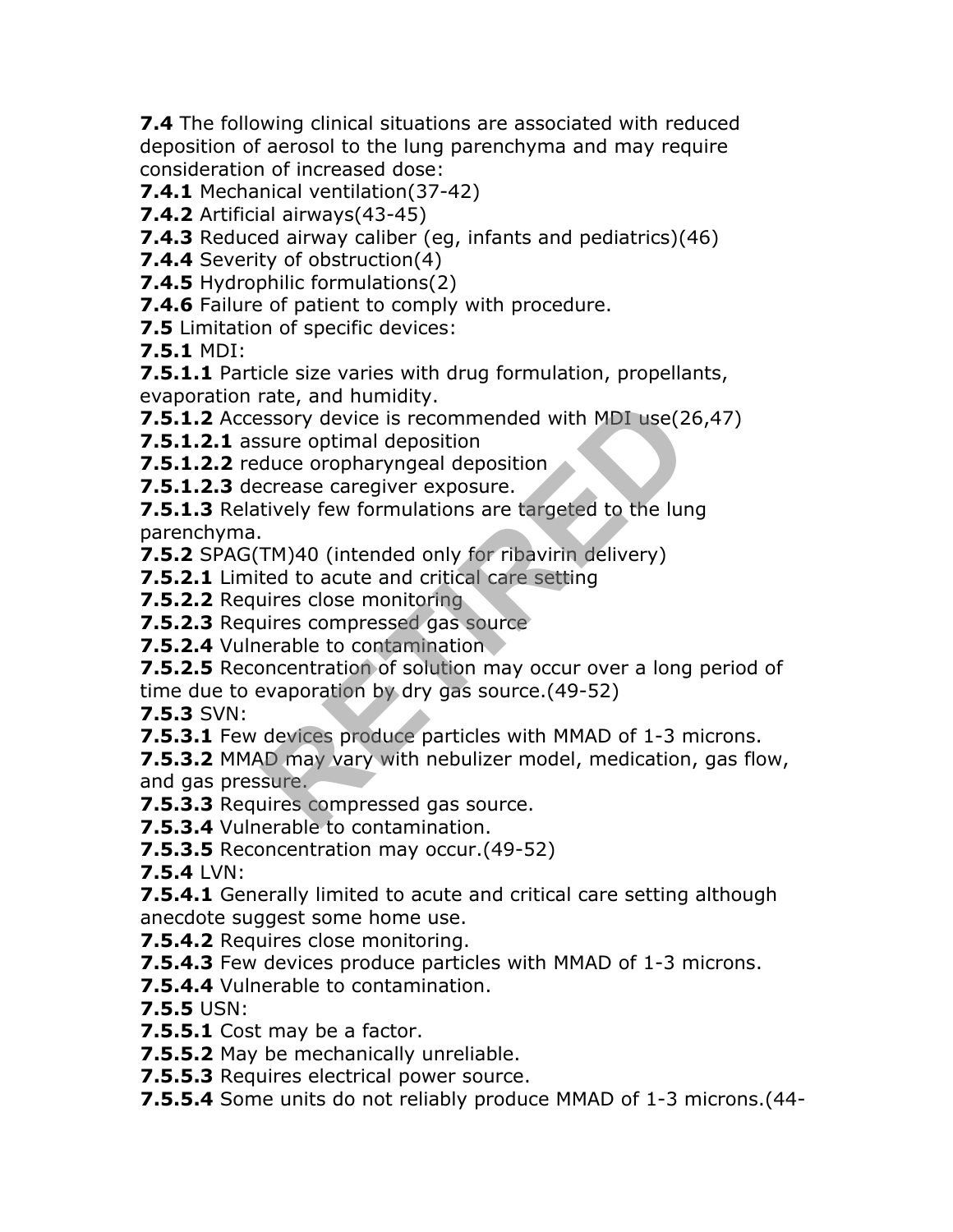54)

**7.5.5.5** Reconcentration of solution may occur over long period of time due to evaporation by heat generated by piezoelectric cell.(53,55) The ultrasonic device may denature the medication.(56,57)

## **DALP 8.0 ASSESSMENT OF NEED (Selection Criteria for Device):**

**8.1** Availability of prescribed drug in solution or MDI formulation.

**8.2** Availability of appropriate scavenging or filtration equipment.

**8.3** Patient preference for a given device that meets therapeutic objectives.

**8.4** Although specific devices may give known ranges of particle size and output, clear superiority of any one method or device for achieving specific clinical outcomes has not been established. Cost, convenience, effectiveness, and patient tolerance of procedure should be considered.(26,53) Example the stabilished. Cost, c<br>
is a patient tolerance of procedure should be<br>
26,53)<br>
ontaneous ventilation is inadequate (eg, kyph<br>
ar disorders, or respiratory failure) consider a<br>
ical ventilation.<br> **SSESSMENT OF OUT** 

**8.5** When spontaneous ventilation is inadequate (eg, kyphoscoliosis, neuromuscular disorders, or respiratory failure) consider augmentation with mechanical ventilation.

## **DALP 9.0 ASSESSMENT OF OUTCOME**

Appropriate device selection is reflected by evidence of

**9.1** use of proper technique in applying device;

**9.2** patient compliance with procedure;

**9.3** a positive clinical outcome. (However, appropriate device selection and application does not guarantee a positive outcome.)

#### **DALP 10.0 RESOURCES**

**10.1** Equipment:

**10.1.1** MDI and accessory device (holding chamber or spacer).

**10.1.2** SPAG (nebulizer with drying chamber supplied by

manufacturer); gas source; tent, hood or ventilator; scavenger or filter system to prevent aerosol from being released outside immediate treatment area.

**10.1.3** SVN, gas source, tubing, one-way valves, mouthpiece or mask, scavenger or filter system to prevent aerosol from being released outside immediate treatment area.

**10.1.4** LVN, gas source, flowmeter, connecting tubing, mouthpiece or mask scavenger or filter system to prevent aerosol from being released outside immediate treatment area.

**10.1.5** Mechanical ventilator with SPAG unit, adapter in inspiratory line of circuit, filter system in expiratory line to prevent obstruction of expiratory valves, scavenger or filter system to prevent aerosol from being released outside immediate treatment area.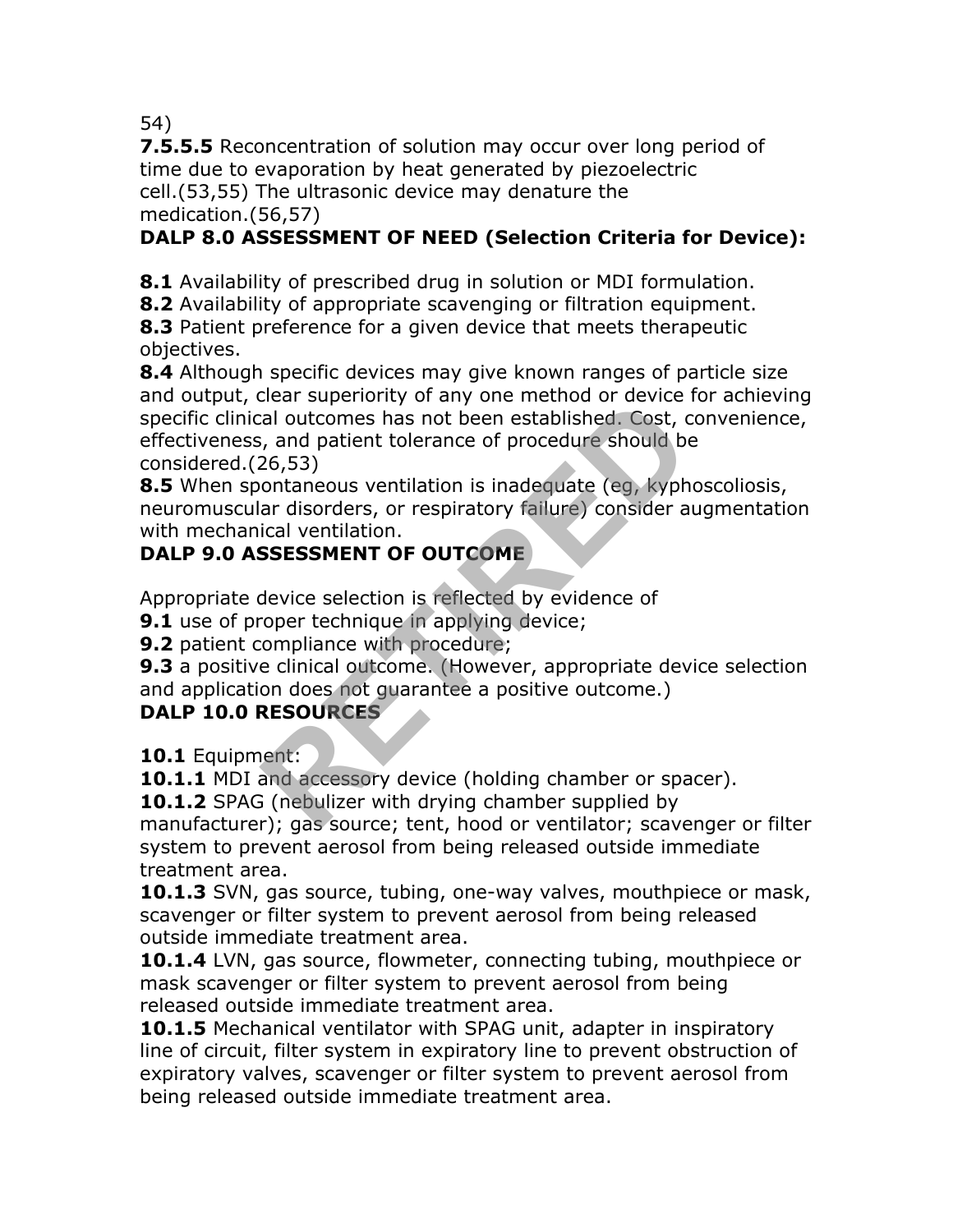**10.1.6** IPPB machine (ie, pressure-cycled ventilator), nebulizer gas source, connecting tubing, mouthpiece or mask, scavenger or filter system to prevent aerosol from being released outside immediate treatment area.

**10.2** Personnel

**10.2.1** Level-II personnel should establish the need for a specific device by patient assessment and complete the first administration of the medication. Level-II personnel should continue to care for the unstable patient. We recommend that the Level-II caregiver be credentialed (eg, RRT, CRTT, RN). Level-II personnel must have documented knowledge of and demonstrated ability to perform regarding:

**10.2.1.1** Indications and limitations for SPAG, MDI with accessory devices, SVN, LVN, and USN.

**10.2.1.2** Proper use, maintenance and cleaning of equipment, including filter and scavenging systems.

**10.2.1.3** Risks inherent to the medications and specific devices.

10.2.1.4 Safe disposal of hazardous wastes and medical waste.

**10.2.1.5** Optimal breathing patterns and coughing techniques.

**10.2.1.6** Technique modification in response to adverse reactions.

**10.2.1.7** Dosages and/or frequency modification as prescribed, in response to severity of symptoms.

**10.2.1.8** Assessment of patient condition and response to therapy. **10.2.1.9** Performance of auscultation, inspection, and monitoring of vital signs.

**10.2.1.10** Performance of peak expiratory flowrate, spirometry, and ventilatory mechanics.

**10.2.1.11** Recognition and response to therapeutic or adverse response and complications of medication administration and/or the procedure. I, LVN, and USN.<br>
I, LVN, and USN.<br>
Per use, maintenance and cleaning of equipm<br>
are and scavenging systems.<br>
Kis inherent to the medications and specific de<br>
e disposal of hazardous wastes and medical w<br>
timal breathing p

**10.2.1.12** Understanding and compliance with Universal Precautions(58) and guidelines for prevention of the spread of tuberculosis(28,59) and other infection control measures.

**10.2.2** Level-I caregiver may be the provider of service to the stable patient after Level-II personnel have established need for a specific device by patient assessment and the first administration has been completed. We recommend that Level-I personnel be credentialed (eg, RRT, CRTT, RN). They must have documented knowledge and demonstrated ability to perform related to:

**10.2.2.1** preparing, measuring, and mixing medication;

**10.2.2.2** demonstrating proper technique for administration of medication;

**10.2.2.3** using equipment properly;

**10.2.2.4** cleaning equipment;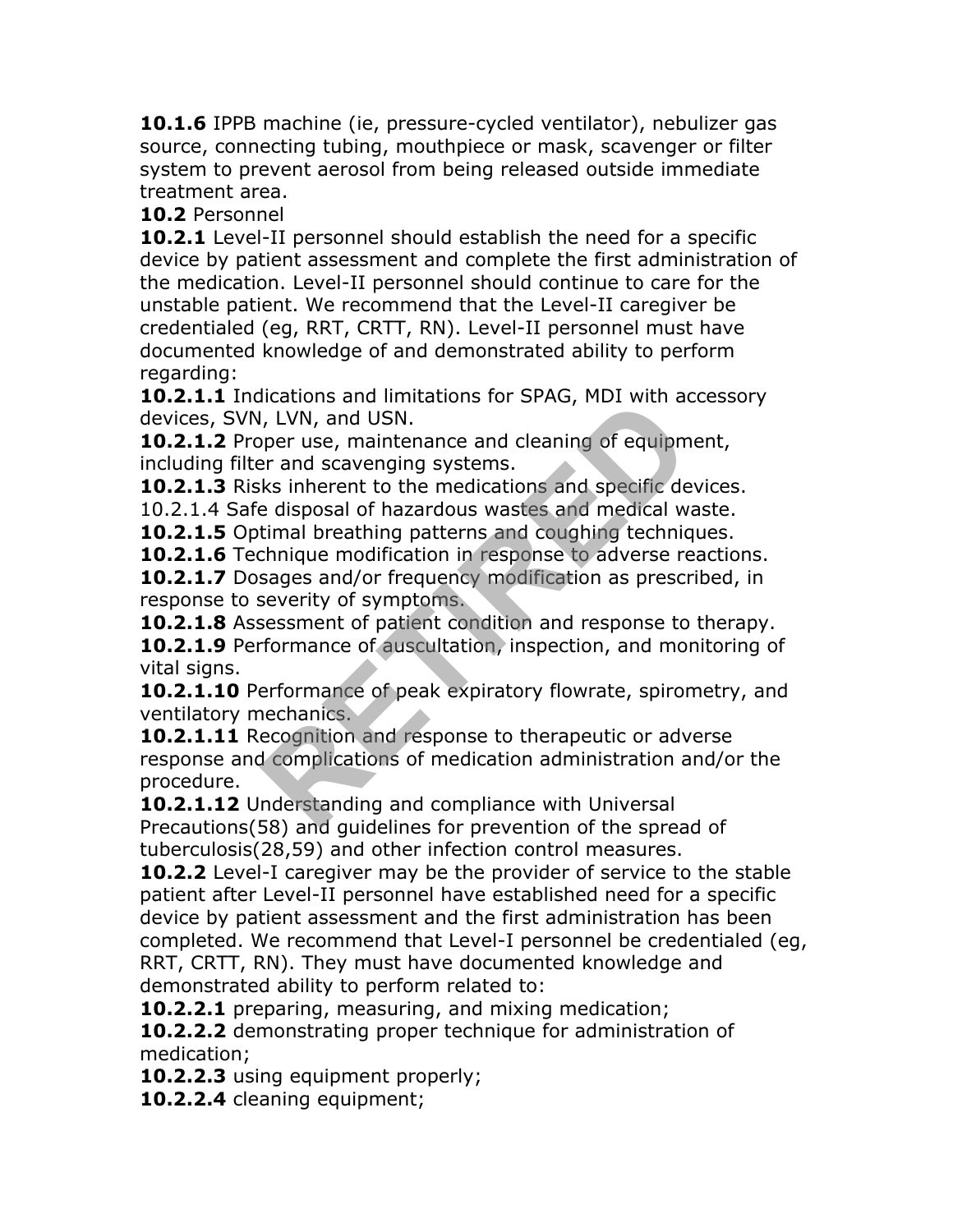**10.2.2.5** properly disposing of wastes;

**10.2.2.6** encouraging effective breathing patterns and coughing techniques;

**10.2.2.7** modifying technique in response to adverse reactions as instructed, with appropriate communication with physician, in response to severity of symptoms;

**10.2.2.8** implementing and observing Universal Precautions and guidelines to avoid transmission of tuberculosis and proper infection control.

## **DALP 11.0 MONITORING:**

**11.1** Performance of the device and scavenging system

11.2 Technique of device application

**11.3** Assessment of patient response

## **DALP 12.0 FREQUENCY:**

A device for delivery of aerosolized medication to the lung parenchyma is selected

12.1 on initiation of therapy, after careful assessment of need (as outlined);

**12.2** when the decision is made to change the device because of a change in patient condition or because the patient is unable to use the specific device. ment of patient response<br>**REQUENCY:**<br>delivery of aerosolized medication to the lung<br>ation of therapy, after careful assessment of n<br>he decision is made to change the device beca<br>tient condition or because the patient is un

## **DALP 13.0 INFECTION CONTROL:**

13.1 Caregiver should exercise Universal Precautions for body substance isolation and follow CDC recommendations for control of exposure to tuberculosis and droplet nuclei.(28,58)

13.2 Nebulizers should not be used between patients without disinfection.

**13.3** Nebulizers should be changed or sterilized:

**13.3.1** at conclusion of dose administration or at least every 24 hours;

**13.3.2** at 24-hour intervals with continuous administration;

**13.3.3** when visibly soiled.

**13.4** Nebulizers should not be rinsed with tap water between treatments but may be rinsed with sterile water. CDC Guidelines recommend sterile water rinsing and air drying.(60)

**13.5** All medications should be handled aseptically.

**13.6** CDC guidelines suggest that if multidose medications containers are dated upon opening and handled aseptically, medication may be used until exhausted or until the manufacturer's expiration date unless visible or suspected contamination occurs.(61,62) However, it is not clear whether this applies only to solutions containing a bacteriostatic agent. Caution is advised particularly for reconstituted solutions.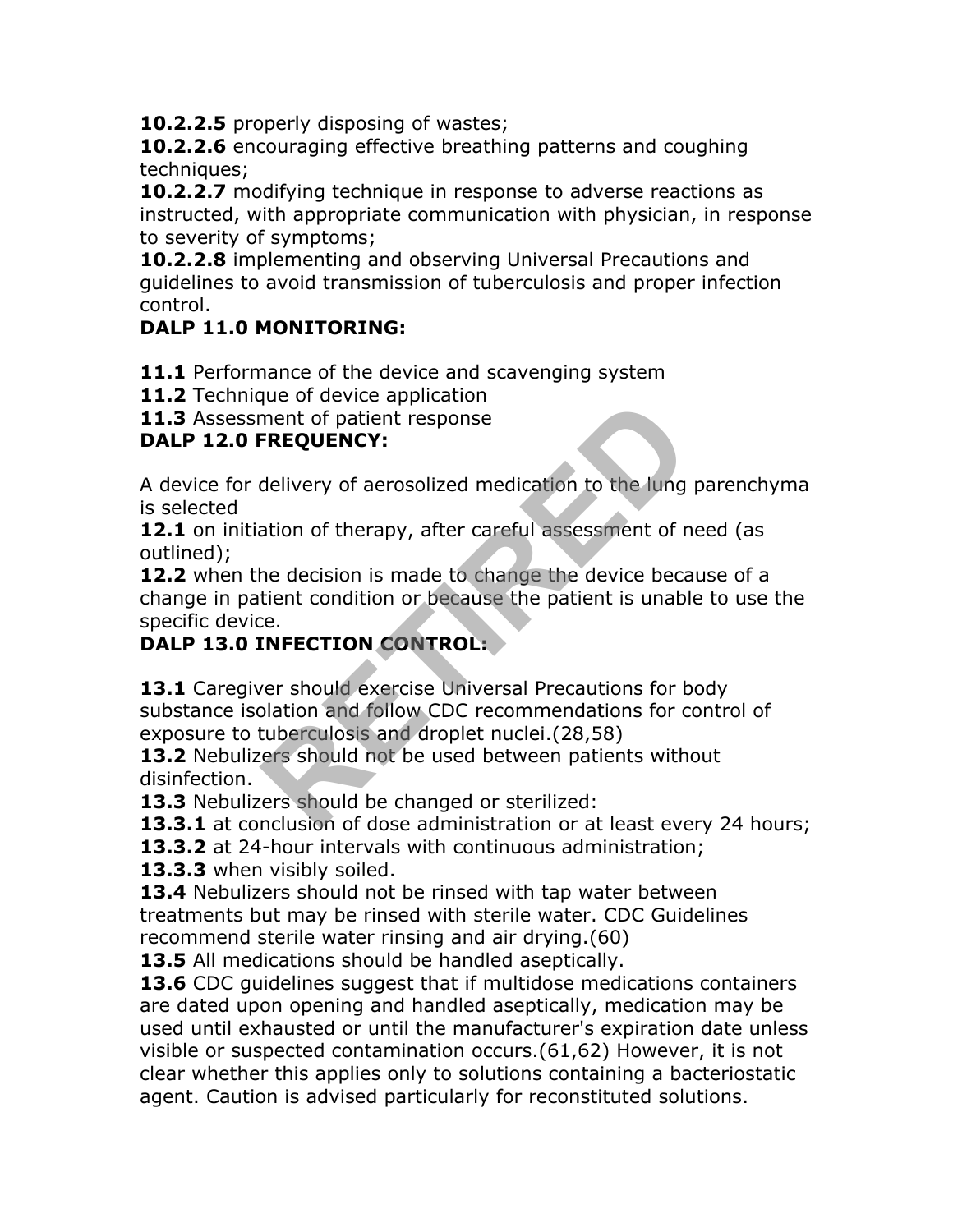#### *Aerosol Therapy Focus Group:*

*Jon O Nilsestuen PhD RRT,* Chairman, Galveston TX *James Fink MS RRT,* Hines IL *Theodore Witek Jr DrPH RPFT RRT,* Ridgefield CT *James Volpe III RRT MEd,* San Diego CA

#### **REFERENCES**

- 1. Heyder J, Gebbart J, Rudolf G, Stahlhofen W. Physical factors determining particle deposition in the human respiratory tract. J Aerosol Sci 1980;11:505-515.
- 2. Brain JD, Blanchard JD. Mechanisms of particle deposition and clearance. In: Aerosols in medicine: principles, diagnosis and therapy. Moren F, Dolovich M, Newhouse MT, Newman SP, editors. Amsterdam: Elsevier Science Publishers 1993:117-156.
- 3. Newman SP, Pavia D, Moren F, Sheahan NF, Clarke SW. Deposition of pressurized aerosols in the human respiratory tract. Thorax 1981;36:52-55.
- 4. Dolovich M. Physical principles underlying aerosol therapy. J Aerosol Med 1989:2(2);171-186.
- 5. Hager J, Gober K-H, Löhr J-P, Dürr, M. Measurement of particle and mass distribution of pentamidine aerosol by ultrasonic and air jet nebulizers. J Aerosol Med 1992; 5(2):65-79.
- 6. Matthys H, Herceg R. Dosing strategies for aerosol delivery to the lung parenchyma, with specific recommendations for pentamidine. Respir Care 1991;36(9):980-993.
- 7. Smith DW, Frankel, LR, Mathers LH, Tang ATS, Ariagno RL, Prober CG. A controlled trial of aerosolized ribavirin in infants receiving mechanical ventilation for severe respiratory syncytial virus infection. N Engl J Med 1991;325:24-29. Form *F* . Dolovich M, Newhouse MT, Newmay<br> *R. Moren F, Dolovich M, Newhouse MT, Newmay*<br> *R. Amsterdam: Elsevier Science Publishers 199*<br>
an SP, Pavia D, Moren F, Sheahan NF, Clarke 9<br>
tion of pressurized aerosols in the
- 8. Mason JW, Miller WC, Small S. Comparison of aerosol delivery via Circulaire system vs conventional small volume nebulizer. Respir Care 1994;39(12):1157-1161.
- 9. Dubois J, Bartter T, Gryn J, Pratter MR. The physiologic effects of inhaled amphotericin B. Chest 1995;108(3): 750-753.
- 10. Demers RR, Parker J, Frankel LR, Smith DW. Administration of ribavirin to neonatal and pediatric patients during mechanical ventilation. Respir Care 1986;31 (12):1188-1195.
- 11. Hess DR, Kacmarek RM. Chapter 30. Secretion clearance, positioning, and inhaled aerosol medication. In: Essentials of mechanical ventilation. New York: McGraw-Hill 1996:205.
- 12. Waskin H. Toxicology of antimicrobial aerosols: a review of aerosolized ribavirin and pentamidine. Respir Care 1991;36(9):1026-1036.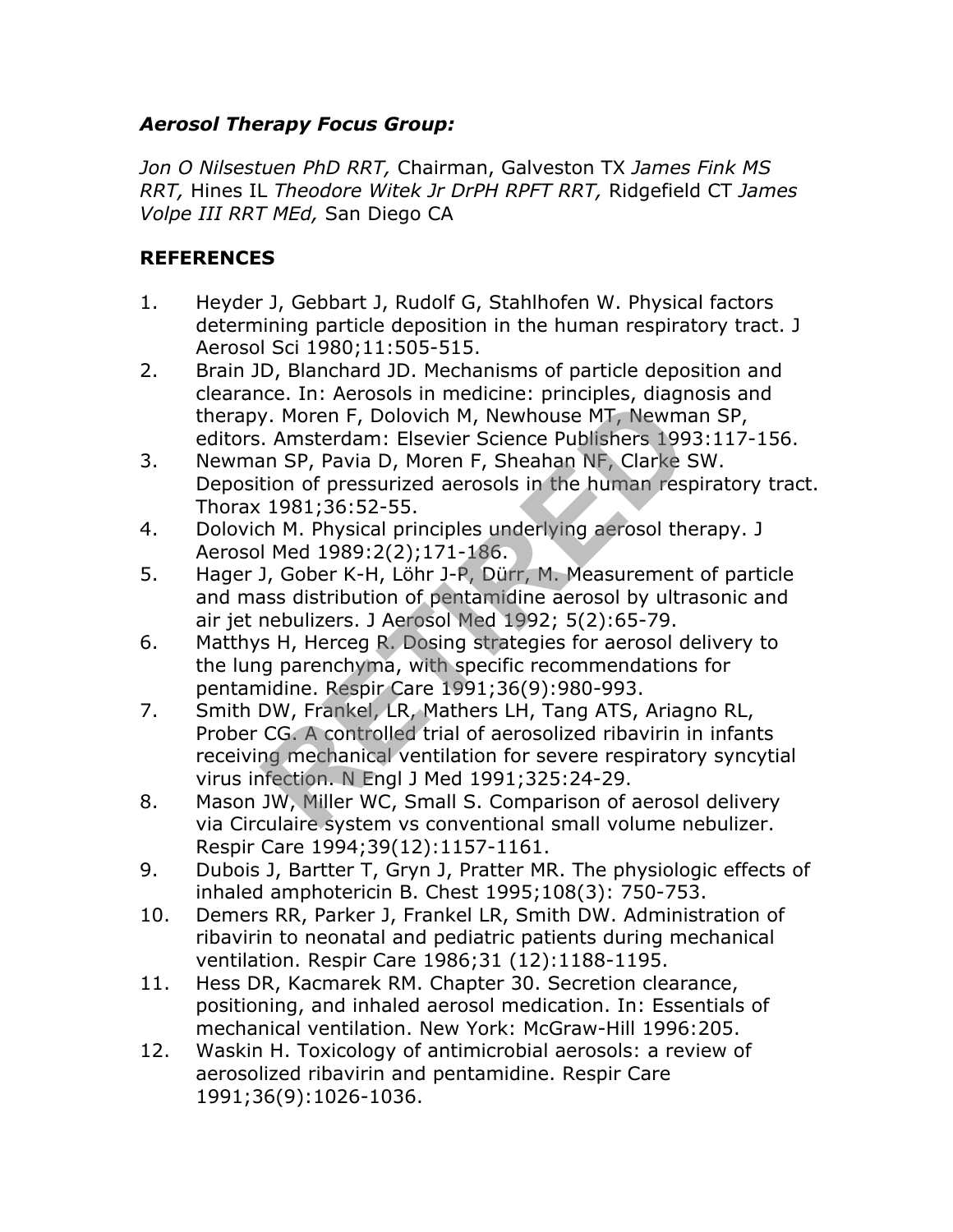- 13. Fallat RJ, Kandal K. Aerosol exhaust: escape of aerosolized medication into the patient and caregiver's environment. Respir Care 1991;36(9):1008-1016.
- 14. Harrison R. Assessing exposures of health care personnel to aerosols of ribavirin--California. MMWR 1988; 37:560-568.
- 15. Harrison R. Reproductive risk assessment with occupational exposure to ribavirin aerosol. Pediatr Infect Dis J 1990; 9(suppl):S102-S105.
- 16. Arnold SD, Buchan RM. Exposure to ribavirin aerosol. Appl Occup Environ Hyg 1991;6:271-279.
- 17. Rodriguez WJ, Bui RH, Connor JD, Kim HW, Brandt CA, Parrott RH, et al. Environmental exposure of primary care personnel to ribavirin aerosol when supervising treatment of infants with respiratory syncytial virus infections. Antimicrob Agents Chemother 1987;31: 1143-1146.
- 18. Diamond SA, Dupuis LL. Contact lens damage due to ribavirin exposure (letter). DICP 1989;23:428-9.
- 19. Adderley RJ. Safety of ribavirin with mechanical ventilation. Pediatr Infect Dis J 1990;9(Suppl):S112-S114.
- 20. Massachusetts Department of Labor and Industries, Division of Occupational Hygiene. Ribavirin alert DOH #1558, July 1989.
- 21. Kacmarek RM, Kratohvil J. Evaluation of a double-enclosure double-vacuum unit scavenging system for ribavirin administration. Respir Care 1992;37:37-45.
- 22. Charney W, Corkery KJ, Kraemer R. Engineering administration controls to contain the delivery of aerosolized ribavirin: results of simulation and application to one patient. Respir Care 1990;35:1042-1048. If denoted in the sperificial virtual tory syncytial virtual format<br>tory syncytial virtual fiections. Antimicrob Age<br>ther 1987;31: 1143-1146.<br>In detail of A, Dupuis LL. Contact lens damage due to<br>tre (letter). DICP 1989;23
- 23. Cefaratt JL, Steinberg EA. An alternative method for delivery of ribavirin to nonventilated pediatric patients. Respir Care 1992;37:877-881.
- 24. Beck-Sague C, Dooley SW, Hutton MD, Otten J, Breeden A, Crawford JT, et al. Hospital outbreak of multidrug-resistant *Mycobacterium tuberculosis* infections: factors in transmission to staff and HIV-infected patients. JAMA 1992;268(10)1280-1286.
- 25. Witek TJ, Schachter EN. Pharmacology and therapeutics in respiratory care, Philadelphia: WB Saunders 1994:304.
- 26. Faculty and Working Group. American Association for Respiratory Care. Aerosol Consensus Conference Statement--1991. Respir Care 1991;36:916-921.
- 27. Dooley SW, Castro KG, Hutton MD, Mullan RJ, Polder JA, Snider DE, Jr. Guidelines for preventing the transmission of tuberculosis in health-care setting, with special focus on HIV-related issues. MMWR 1190;39(no. RR-17).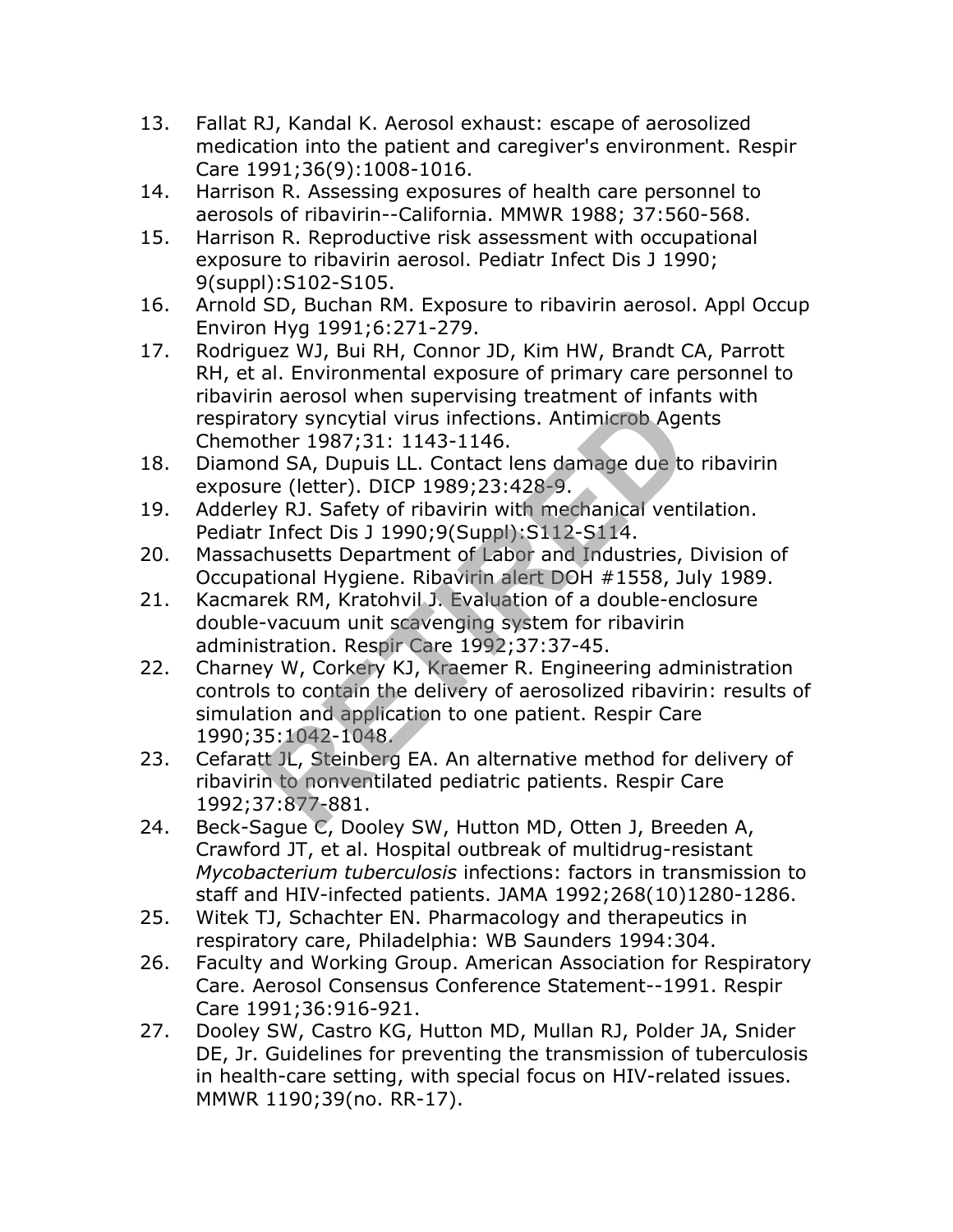- 28. Centers for Disease Control & Prevention. Guidelines for preventing the transmission of *Mycobacterium tuberculosis* in health-care facilities. Washington DC: Federal Register 1994;59(208), Friday Oct 28, 1994: 54242-54303.
- 29. Newman SP. Aerosol generators and delivery systems. Respir Care 1991;36:939-951.
- 30. Raabe OG, Lee, JIC, Wong GA. A signal actuated nebulizer for use with breathing machines. J Aerosol Med 1989;2(2):201-210.
- 31. Newman SP, Bateman JRM, Pavia D, Clarke SW. The importance of breath-holding following the inhalation of pressurized aerosol bronchodilators. In: Baran D, editor. Recent advances in aerosol therapy: first Belgian symposium on aerosols in medicine. Brussels 1979:117-122.
- 32. Brain JD, Blanchard JD. Aerosols. In: Bronchial asthma: mechanisms and therapeutics, third edition. Weiss EB, Stein M, editors. Boston: Little Brown & Co, 1993.
- 33. Hallworth GW. The formulation and evaluation of pressurized metered dose inhalers. In: Ganderton D, Jones T, eds. Drug delivery to the respiratory tract. Chichester, England: Ellis Horwood. 1987:87-118. B. 1979.117 122.<br>
D, Blanchard JD. Aerosols. In: Bronchial asthm<br>
nisms and therapeutics, third edition. Weiss E.<br>
Boston: Little Brown & Co, 1993.<br>
trh GW. The formulation and evaluation of pre<br>
ed dose inhalers. In: Gand
- 34. Wiener MV. How to formulate aerosols to obtain the desired spray pattern. Soc Cos Chem 1958;9:289-297.
- 35. Kim CS, Trujillo D, Sackner MA. Size aspects of metered-dose inhaler aerosols. Am Rev Respir Dis 1985; 132:137-142.
- 36. Dolovich M, Ruffin RE, Roberts R, Newhouse MT. Optimal delivery of aerosols from metered dose inhalers. Chest 1981;80(suppl):911-915.
- 37. Hughes JM, Saez J. Effects of nebulizer mode and position in a mechanical ventilator circuit on dose efficiency. Respir Care 1987;32:111-113.
- 38. MacIntyre NR, Silver RM, Miller CW, Schuler F, Coleman RE. Aerosol delivery in intubated, mechanically ventilated patients. Crit Care Med 1985;13:81-84.
- 39. Fuller HD, Dolovich MB, Posmituck G, Pack WW, Newhouse MT. Pressurized aerosol versus jet aerosol delivery to mechanically ventilated patients: comparison of dose to the lungs. Am Rev Respir Dis 1990;141: 440-444.
- 40. Dahlback M, Wollmer P, Drefeldt B, Johnson B. Controlled aerosol delivery during mechanical ventilation. J Aerosol Med 1989;4:339-347.
- 41. Rozycki HJ, Byron PR, Dailey K, Gutcher GR. Evaluation of a system for the delivery of inhaled beclomethasone dipropionate to intubated neonates. Dev Pharmacol Ther 1991;16(2):65-70.
- 42. Cameron D, Arnot R, Clay M, Silverman M Aerosol delivery in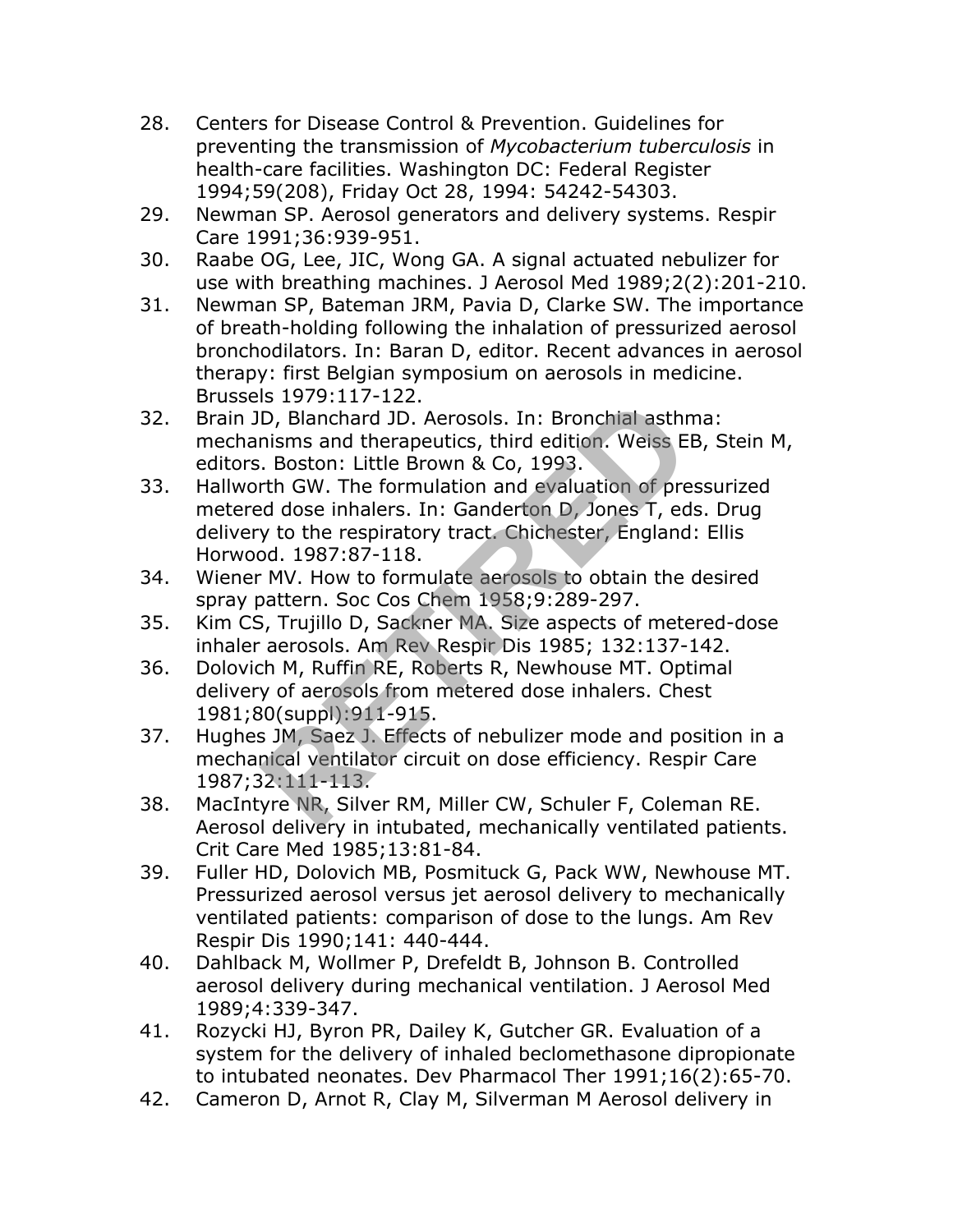neonatal ventilator circuits: a rabbit lung model. Pediatr Pulmonol 1991 10(3):208-213.

- 43. Crogan SJ, Bishop MJ. Delivery efficiency of metered dose aerosols given via endotracheal tube, Anesthesiology 1989;70:1008-1010.
- 44. Bishop MJ, Larson RP, Buschman DL. Metered dose inhaler aerosol characteristics are affected by the endotracheal tube actuator/adapter used. Anesthesiology 1990; 73(6):1263-1265.
- 45. Ebert J, Adams AB, Green-Eide B. an evaluation of MDI spacers and adapters: their effect on the respirable volume of medication. Respir Care 1992;37:862-868.
- 46. Newhouse MT, Dolovich M. Aerosol therapy in children: basic mechanisms of pediatric respiratory disease: cellular and integrative. BC Decker 1991.
- 47. American Association for Respiratory Care. Clinical practice guideline: selection of aerosol delivery device. Respir Care 1992;37:891-897.
- 48. Fink J. Humidity and aerosol therapy. In: Scanlan CL, Spearman CB, Sheldon RL, editors. Egan's fundamentals of respiratory care, sixth ed. St Louis: Mosby-Yearbook 1995:676-696.
- 49. Mercer TT, Tillery MI, Chow HY. Operating characteristics of some compressed-air nebulizers. Am Ind Hyg Assoc J 1968;29(1):66-78.
- 50. Young HW, Domnik JW, Walker JS, Larson EW. Continuous aerosol therapy system using a modified Collison nebulizer. J Clin Microbiol 1977;5(2):131-136.
- 51. Robig G, Gebhart J, Porstendorfer J. [Investigations on the stability of droplets from medical jet and ultrasound aerosol atomizers (author's transl)] Z Erkr Atmungsorgane 1977;149(3):372-379. mains of pediatric respiratory disease. Central<br>tive. BC Decker 1991.<br>The selection of aerosol delivery device. Respirance: selection of aerosol delivery device. Respirance:<br>Real of accosol delivery device. Respirances<br>eld
- 52. Phipps PR, Gonda I. Droplets produced by medical nebulizers: some factors affecting their size and solute concentration. Chest 1990;97(6):1327-1332.
- 53. Doershuk CF, Mathews LW, Gillespie CT, Lough MD, Spector S. Evaluation of jet type and ultrasonic nebulizers in mist tent therapy for cystic fibrosis. Pediatrics 1968;41:723-732.
- 54. Boucher RGM, Kreuter J. Fundamentals of the ultrasonic atomization of medicated solutions. Ann Allergy 1968;26:59.
- 55. Lewis RA, Ellis CJ, Fleming JS, Balachandran W. Ultrasonic and jet nebulizers: differences in the physical properties and fractional deposition on the airway responses to nebulized water and saline aerosols (abstract). Thorax 1984;39:712.
- 56. Smith Al. Principles of microbiology. St Louis: CV Mosby, 1969:235-236.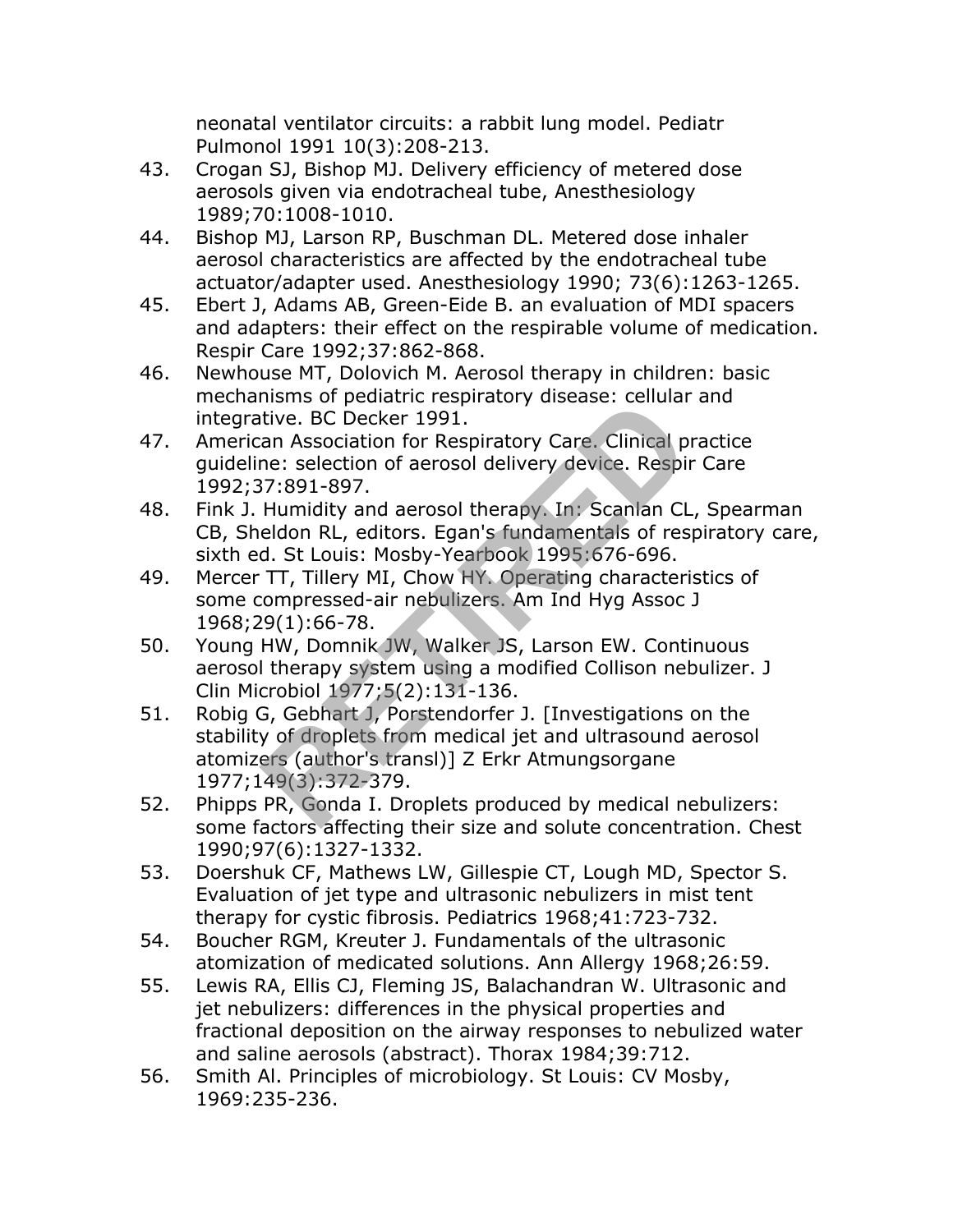- 57. Boucher RM, Pisano A. Sterilizing effect of high intensity airborne sound and ultrasound. Ultrasonics 1966; l4:199.
- 58. Centers for Disease Control. Update: Universal Precautions for prevention of transmission of human immunodeficiency virus, hepatitis B virus, and other bloodborne pathogens in health-care settings. MMWR 1988;37:377-382,387-388.
- 59. ECRI. Tuberculosis, Part II: respirators and recommendations. Technology for Respiratory Therapy. 1992;13 (1):1-4.
- 60. Center for Disease Control and Prevention. Guideline for the prevention of nosocomial pneumonia. Respir Care 1994;39(12):1191-1236.
- 61. Sheth NK, Post GT, Wisniewski TR, Uttech BV. Multidose vials versus single-dose vials: a study in sterility and costeffectiveness. J Clin Microbiol 1983; 17(2):377-379.
- 62. Longfield R, Longfield J, Smith LP, Hyams KC, Strohmer ME. Multidose medication vial sterility: an in-use study and a review of the literature. Infect Control 1984;5(4):165-169.

## **ADDITIONAL BIBLIOGRAPHY**

- Allen SC, Prior A. What determines whether an elderly patient can use a metered dose inhaler correctly? Br J Dis Chest 1986;80:45-49.
- Anzueto A, Baughman RP, Guntupalli KK, Weg JG, Wiedemann HP, Raventos AA et al for the Exosurf Acute Respiratory Distress Syndrome Sepsis Study Group. N Engl J Med 1996;334(22):1417-1421. single dose vials. a study in stering and cost<br>
reness. J Clin Microbiol 1983; 17(2):377-379.<br>
Eld R, Longfield J, Smith LP, Hyams KC, Strohn<br>
see medication vial sterility: an in-use study at<br>
literature. Infect Control 1
- Ballard RD, Bogin RM, Pak J. Assessment of bronchodilator response to a B-adrenergic delivered from an ultrasonic nebulizer. Chest 1991:100:410-415.
- Centers for Disease Control. Guidelines for preventing the transmission of tuberculosis in health-care settings, with special focus on HIV-related tissues. MMWR 1990;39 (RR-17):1-29.
- Dolovich M, Chambers C, Mazza M, Newhouse MT. Relative efficiency of four metered dose inhaler (MDI) holding chambers (HC) compared to albuterol MDI. Presented at American Lung Association American Thoracic Society 1992 International Conference at the Symposium on Aerosol Delivery Systems.
- Fiel SB, Fuchs HJ, Johnson C, Gonda I, Clark AR; and the Pulmozyme rhDNase Study Group. Comparison of three jet nebulizer aerosol delivery systems to administer recombinant human DNase I to patients with cystic fibrosis. Chest 1995;108(1):153-156.
- Grainger JR. Correct use of aerosol inhalers. Can Med Assoc J 1977;116:584-585.
- Kim CS, Eldridge MA, Sackner MA. Oropharyngeal deposition and